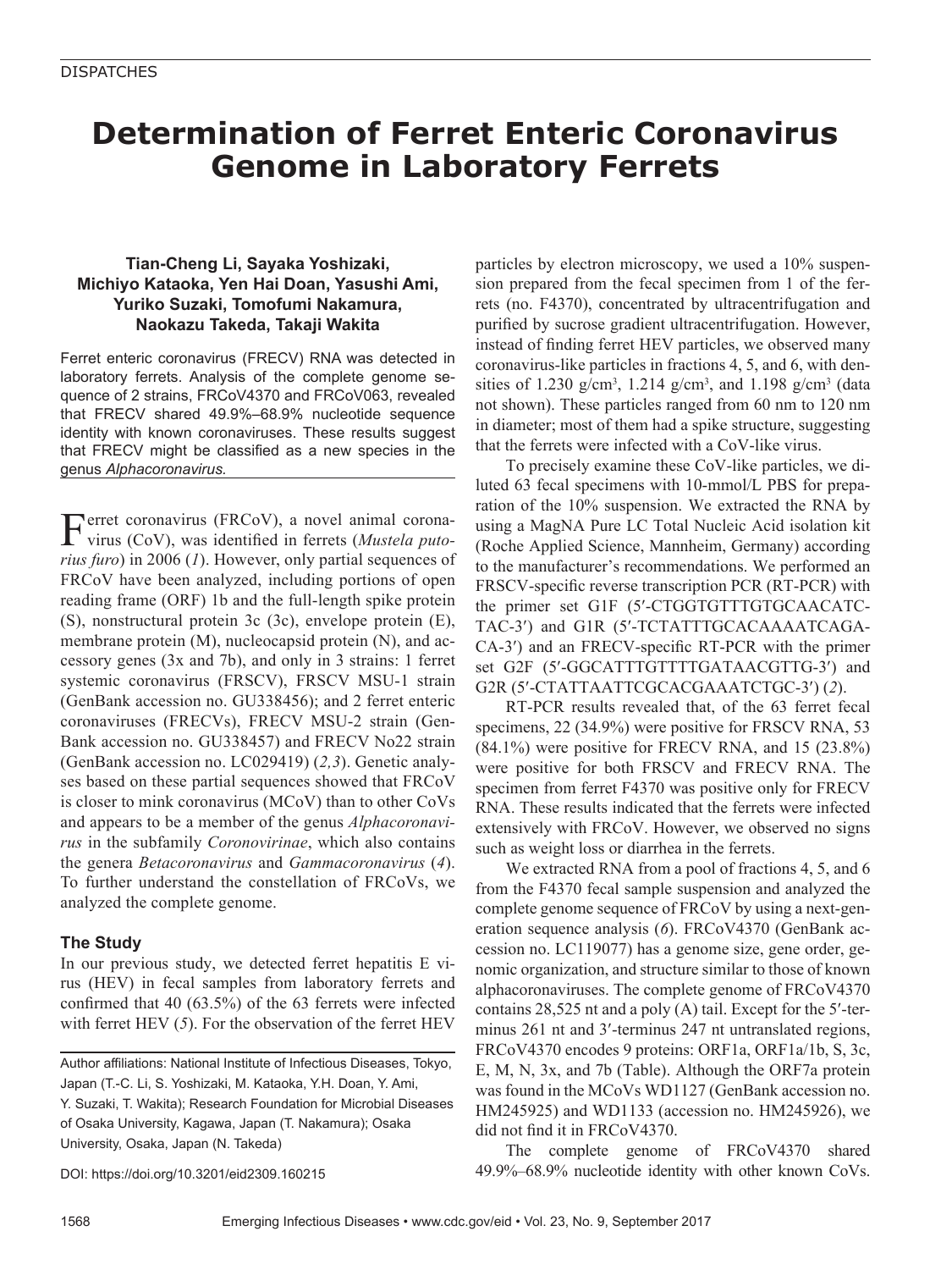|                                                                                                                                                        | Nucleotide position |             | amino acids<br>No. |          |           |           |             |        |        |
|--------------------------------------------------------------------------------------------------------------------------------------------------------|---------------------|-------------|--------------------|----------|-----------|-----------|-------------|--------|--------|
| Proteins                                                                                                                                               | FRCoV4370           | FRCoV063    | FRCoV4370          | FRCoV063 | MSU-2     | MSU-1     | <b>No22</b> | WD1127 | WD1133 |
| ORF <sub>1a</sub>                                                                                                                                      | 262-12228           | 262-12231   | 3.988              | 3.989    | <b>NA</b> | <b>NA</b> | <b>NA</b>   | 4.018  | 4.006  |
| ORF1a/b                                                                                                                                                | 262-20222           | 262-20225   | 6,653              | 6,554    | <b>NA</b> | NA        | <b>NA</b>   | 6,682  | 6,670  |
| Spike                                                                                                                                                  | 20215-24564         | 20218-24567 | .449               | 1.449    | 1.449     | 1.457     | 1.435       | 1.438  | 1.429  |
| ORF <sub>3c</sub>                                                                                                                                      | 24585-25328         | 24585-25328 | 247                | 247      | 247       | 83        | 247         | 247    | 69     |
| Е                                                                                                                                                      | 25297-25545         | 25297-25545 | 82                 | 82       | 82        | 82        | 82          | 82     | 82     |
| M                                                                                                                                                      | 25560-26351         | 25560-26363 | 263                | 267      | 263       | 263       | 265         | 268    | 268    |
| N                                                                                                                                                      | 26368-27492         | 26380-27504 | 374                | 374      | 374       | 374       | 374         | 376    | 376    |
| ORF7a                                                                                                                                                  |                     |             | NI                 | ΝI       | ΝI        | ΝI        | ΝI          | 98     | 98     |
| ORF <sub>3x</sub>                                                                                                                                      | 27501-27725         | 27514-27738 | 74                 | 74       | 74        | 14        | 74          | 73     | 73     |
| ORF7b                                                                                                                                                  | 27664-28278         | 27677-28291 | 204                | 204      | 204       | 204       | 202         | 204    | 204    |
| *E, envelope protein; FrCOV, ferret coronavirus; M, membrane protein; MCoV, mink coronavirus; N, nucleocapsid protein; NI, protein not identified; NA, |                     |             |                    |          |           |           |             |        |        |
| sequence not available; ORF, open reading frame.                                                                                                       |                     |             |                    |          |           |           |             |        |        |

**Table**. Nucleotide positions of proteins of FrCoVs from analysis of complete virus genome and number of amino acids compared with MCoVs\*

Phylogenetic trees based on the complete genome demonstrated that FRCoV4370 is closer to MCoVs than to other CoVs, although it clearly separated into a distinct cluster (Figure, panel A). We observed similar phylogenetic clustering when we compared  $\approx 8,300$  nt sequences of the 3'-termini of CoVs. FRCoV4370 forms a new cluster with FRSCV MSU-1, FRECV MSU-2, and No22, being separated from the cluster formed by MCoVs (Figure, panel B). In addition, BLAST analysis (http://blast.ncbi.nlm.nih.gov/Blast.cgi) using the nucleotide sequences described previously revealed that FRCoV4370 shared 94% identity with FRECV MSU-2, which is higher than that of FRSCV MSU-1 (89%), indicating that FRCoV4370 belongs to the FRECVs.

As is the case for other CoVs, 2 long ORFs were predicted in the FRCoV4370 genome: ORF1a contains 11,967 nt, from nt 262 to 12228, encoding 3,988 aa; ORF1b encodes 7,830 nt, from nt 12393 to 20222. The coronaviruses have a pseudoknot tertiary structure that allows a ribosomal shift of the reading frame between ORF1a and ORF1b (*7–9*). We also found the slippery sequence for the ribosomal shift (UUUAAAC) in the FRCoV4370 genome at nt positions 12192–12198. The ribosomal shift may have resulted in generation of the ORF1a/b protein encoding 19,962 nt and the deduced 6,653 aa.

We identified 4 structural proteins in FRCoV4370: S, E, M, and N. The S protein is the largest, consisting of 1,449 aa, which shared 92.5% aa identity with FRECV MSU-2, 81.4% with FRSCV MSU-1, and 84.5% with FRECV No22. The BLAST analysis of the S protein showed that it had low aa identities (43%–66%) with other CoVs.



**Figure.** Phylogenetic relationships between ferret coronaviruses (FrCoVs, shown in bold italics) and other known coronaviruses (CoVs). A) Complete genome; B) partial 3′-terminus genome. The nucleic acid sequence alignment was performed using ClustalX version 1.81 (http://www.clustal.org). The genetic distance was calculated by Kimura's 2-parameter method. Phylogenetic trees with 1,000 bootstrap replicates were generated by the neighbor-joining method (Njplot 2.3, http://njplot.sharewarejunction.com/). Comparison CoVs identified by GenBank accession number. Scale bars indicate substitutions per site.